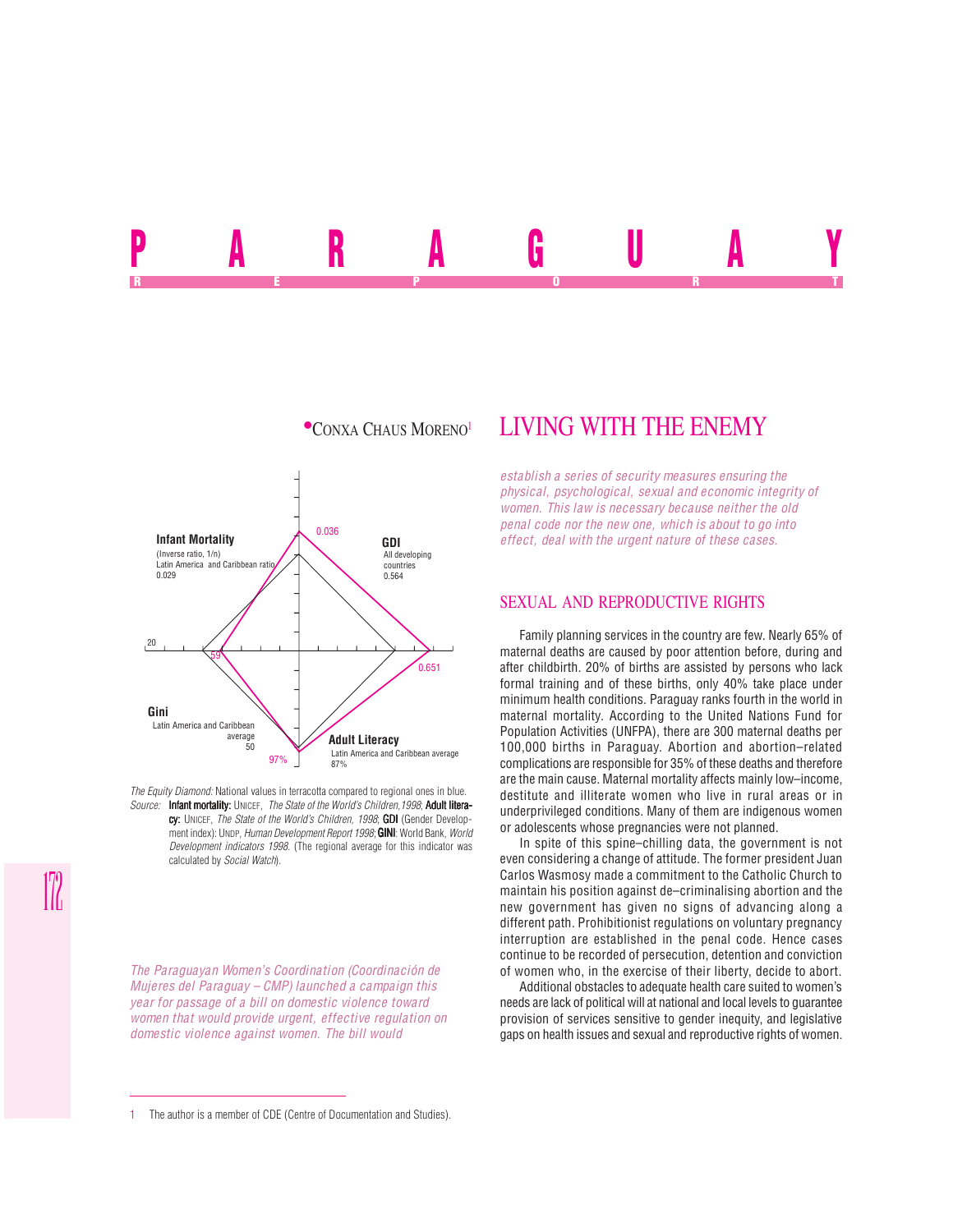Lack of access to transportation, inadequate service hours, and poor distribution of health resources are factors limiting access to these services.

Sexual and reproductive health mean not only the absence of disease, but also full enjoyment of this health in relation to psychological, cultural and contextual aspects. To achieve this aim, State advice, information and support are required. Early sex education implies safer maternity, and the knowledge of sexuality itself is a component of human development and self–esteem.

#### RAPE

According to data provided by the national police, the number boys and girls aged zero to nine who are victims of rape has doubled. **Child rape constituted 9% of total rapes in 1996 and 16% of rapes in 1997. While the number of boy rape victims was constant, the number of girls raped rose scandalously.** Most rape victims are women (91.13%). 34% of rapes are committed by acquaintances and 20% by neighbours. According to the Crime Policy and Criminology Office, 5,000 women a year in Asuncion do not report sex offenses (ranging from fondling to rape).

According to the Office of the Public Prosecutor for Minors, in cases of rape committed against minors forensic surgeons, often with complicity of the victims' mothers, prepare reports that do not reflect the truth. Very often a medical board has to be called on. In these cases, the victims undergo double distress—the rape itself and then the trauma of repeating what happened to medical staff, the police and the judge. 50% of complaints of mistreatment of children involve sexual abuse. For each recorded complaint there are six or seven that are not reported. 30% of the complaints regarding abuse concern girls aged 10 to 13 who are pregnant. The abusers are fathers and stepfathers. More girls are mistreated than boys, and the abuse is usually sexual. Boys suffer corporal and psychological aggression. There is a clear lack of national prevention programmes.

**The administration of justice is stuck in the past. Sentences handed down are discriminatory, full of stereotypes and with negative repercussions on women who are victims of crimes against their sexual anatomy.**

Some progress has been made regarding treatment of rape victims. Starting in August 1998, the police hospital takes care of all cases of rape recorded in the metropolitan area and the Central Department of Asuncion. This centralisation hastens medical diagnosis and relieves victims from disagreeable time spent on formalities required for medical prescription and legal action. It also relieves them of being exposed to more than one pre– diagnosis, as has been the case so far.

#### DOMESTIC VIOLENCE

Women are most exposed to mistreatment in the home, and the State must establish serious policies to deal with this problem. According to statistics, 25% of all violent crimes take place in the home. Among such crimes, physical aggression against women by the men with whom they live is notorious. 70% of the total number of complaints lodged in 1997 at the Complaints Office that reports to the Government Attorney's Office came from women who had been battered within the family. Many women refuse to lodge or to maintain complaints in public offices. All complaints lodged are followed up by the public criminal prosecutor, even when they are withdrawn, since once received they become public penal action crimes.

According to the latest National Demographic and Reproductive Health Survey, 13% of Paraguayan women have at some time in their lives been mistreated. The percentage increases with age and drops with years of schooling. Many (21.7%) stated that they had heard or seen their parents mistreat each other when they were children or adolescents. According to complaints lodged in Asuncion alone, 8,545 women (between January 1996 and December 1997) were victims of domestic violence.

People continue to think that domestic violence occurs primarily in underprivileged and poor families. To break out of this stereotype, it is enough to read the newspapers and to see cases such as that of a city councilman from Guairá who was accused of inflicting corporal wounds on his wife. Judging from the response to this case, such acts of violence against women are not considered relevant: this councilman is visited in the prison by his fellow councilmen and, so far, neither the municipal council nor his political party have made a statement.

#### SEX WORK

A bill for regulation of sex workers, male and female, has been presented in Asuncion. The bill would also regulate the authorisation of brothels, motels and nightclubs. The bill was discussed by the municipal council, and collaboration was requested from associations working on the subject and neighbourhood defense associations. For the moment, discussion on the bill has been suspended.

**According to associations of sex workers, parts of the bill violate basic rights.** First, by establishing that sex workers may locate themselves only in specific areas ("red light zones"), the bill violates various rights such as the freedom and right to transit. and it is a clear case of discrimination *vis–à–vis* other professions.

Secondly, as regards brothels and places where this profession is exercised, the bill does not take into account the fact that female and male workers are often exploited and therefore themselves the victims of violations of constitutional prohibitions against slavery and other forms of servitude. Before dealing with the conditions of these premises, their legality should be considered.

Thirdly, the bill would require that workers be authorised by the municipality to exercise their profession. For this purpose, they would have to undergo a medical examination that is renewed every two weeks. Carriers of HIV would not be allowed to exercise this profession. This regulation is discriminatory *vis–à–vis* other workers who do not need such authorisation. Furthermore, having to declare something confidential and personal would go against individual privacy and the proposed system of identity cards would